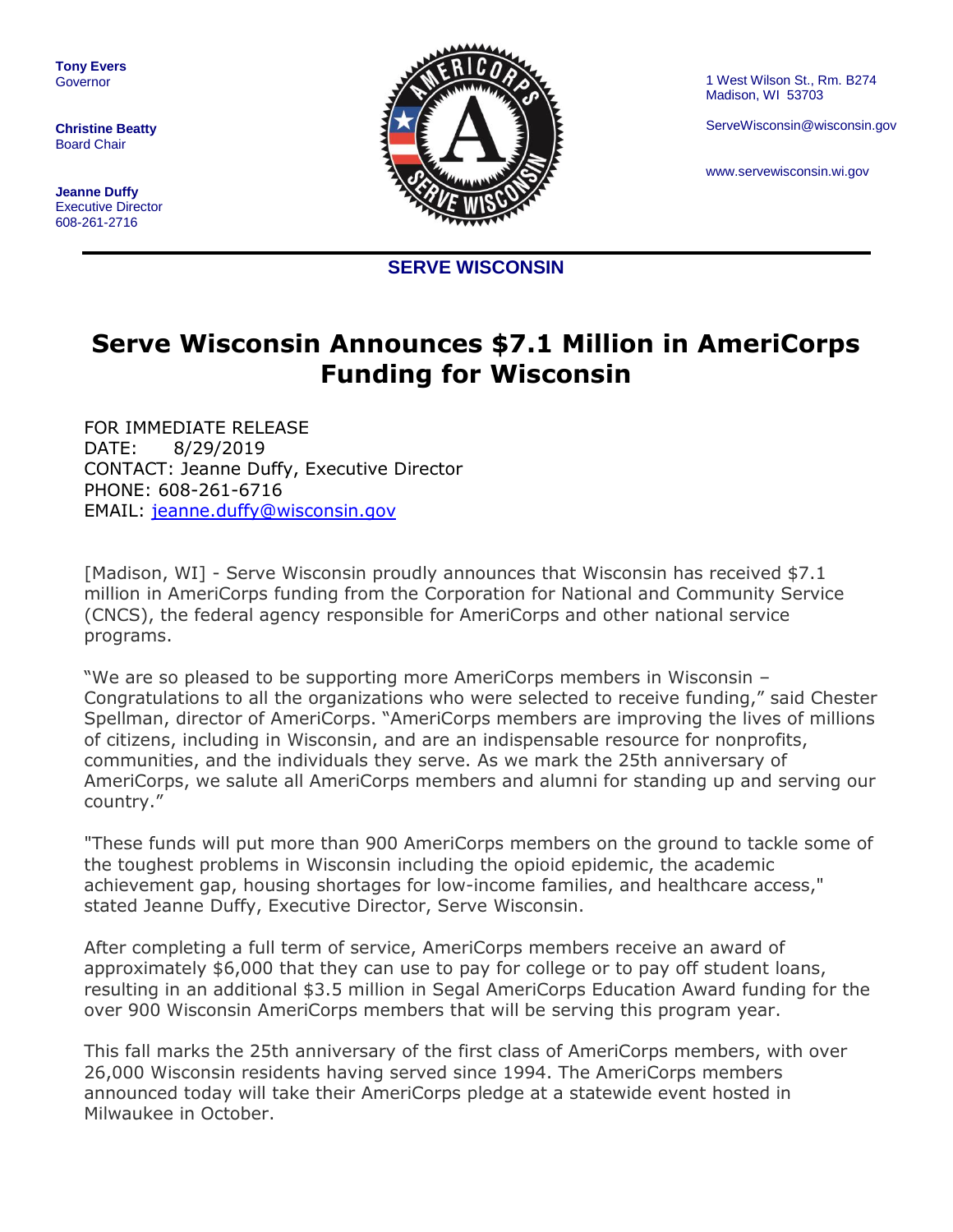The funding will support the following Wisconsin AmeriCorps programs:

**Boys and Girls Clubs of Greater Milwaukee AmeriCorps - Academic & Career Planning** 23 AmeriCorps members provide college preparation and career readiness programming, including academic tutoring, assistance with college exploration and application, and job readiness and financial literacy education to low-income high school students.

**Boys and Girls Clubs of Greater Milwaukee - EARN** 91 AmeriCorps members serve students in three program areas of the Education through Art, Reading and Nature (EARN) program. SPARK Early Literacy AmeriCorps members provide tutoring sessions and small group reading activities to students in grades K-3 in order to improve literacy. Camp Whitcomb/Mason Environmental Initiative AmeriCorps members create, implement and lead youth through environmental education lessons and activities. Arts Initiative AmeriCorps members develop, manage, and implement a comprehensive art program and serve youth ages 6-18 in visual and performing arts through after-school programming.

**Boys and Girls Clubs of Greater Milwaukee - Inspire HOPE** 12 AmeriCorps members work with K-8 students in after-school programs to support social-emotional learning programming through large-group, small-group, and individualized instruction.

**College Possible Milwaukee** 42 AmeriCorps members provide intensive coaching and support to low-income high school and college students in order to make college admission and success possible.

**Dane County Department of Human Services - Partners for After School Success (PASS)** 52 AmeriCorps Members are placed in predominately low-income or resource scarce communities in order to enhance the academic achievement and school engagement of middle and high school youth through positive relationships, literacy tutoring, extended learning programs and volunteer service.

**Easter Seals Wisconsin** 51 AmeriCorps members provide intensive personal care and lead or facilitate therapeutic recreation activities for individuals with disabilities and their families at Camp Wawbeek and Respite Camp. AmeriCorps members also provide therapeutic recreation activities for veterans and their family members at Veteran Family Camps.

**Gio's Garden** This program is being developed through a planning grant. The program is being designed to expand services for families with children with special health needs by having AmeriCorps members provide respite care and school readiness programming for young children with special health needs and educational information and support for their parents.

**Marquette University - 414 Fellows** 30 AmeriCorps members will engage low-income children ages 0-3 in one-on-one and group literacy and language building activities to increase school readiness through gains in language and literacy skills.

**Marshfield Clinic AmeriCorps - Afterschool** 25 AmeriCorps members provide support to afterschool programs through promoting academic success, personal/social development and healthy active living for youth ages 8-18.

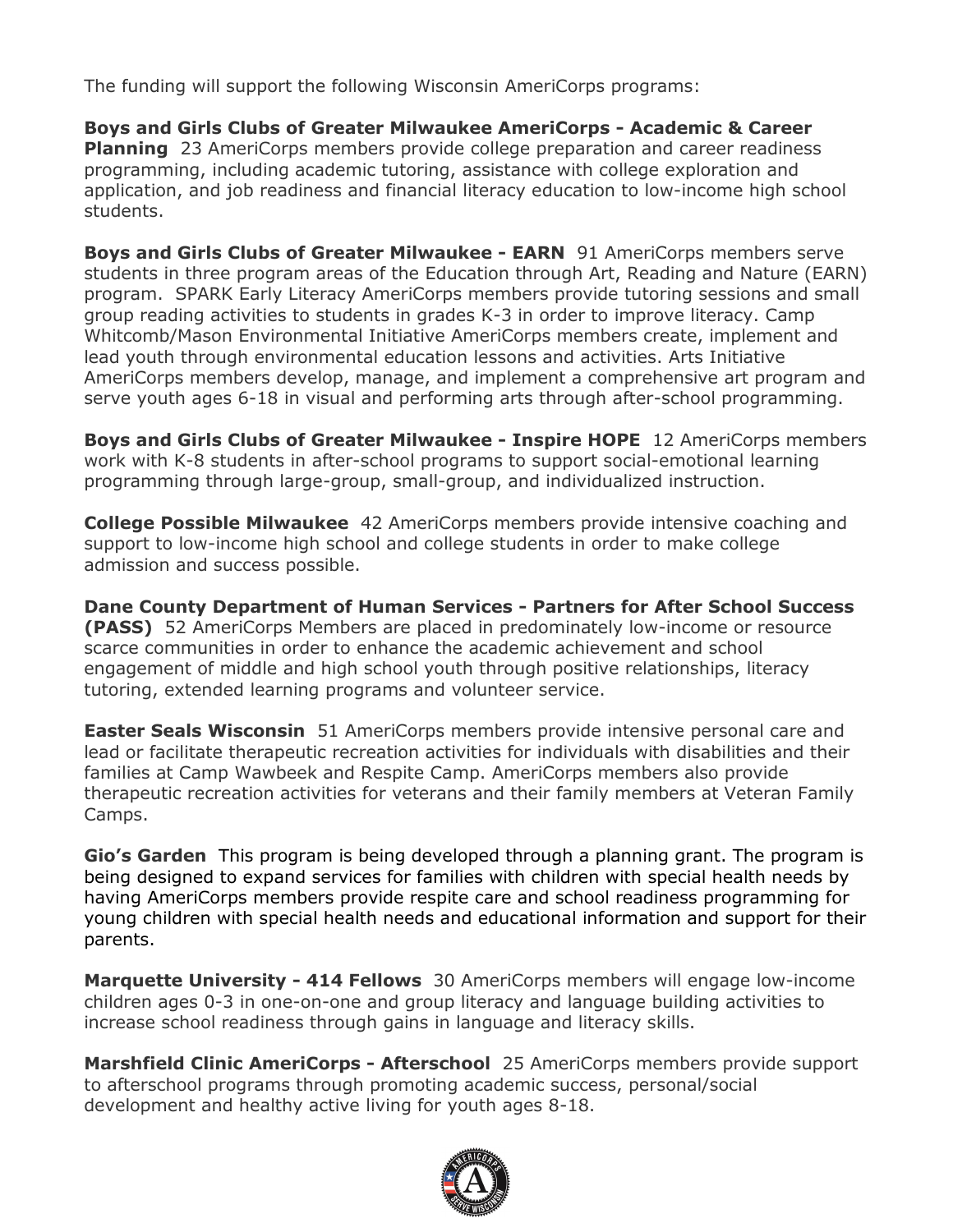**Marshfield Clinic AmeriCorps - Recovery Corps** 20 AmeriCorps members will be trained as recovery coaches to help people recover from opioid and other substance addiction and provide community education about substance use disorders and recovery resources.

**Marshfield Clinic AmeriCorps - Volunteer Wisconsin** 35 AmeriCorps members are placed in non-profits across the state to increase their capacity to effectively engage and utilize volunteers.

**Milwaukee Christian Center, Inc. - YouthBuild** 23 AmeriCorps members make a tangible impact on their community through the construction of affordable, energyefficient housing and accessible home modifications, while gaining job and leadership skills, improving their education and developing community through service.

**North Central Community Action Program** 31 AmeriCorps members provide direct services to youth and their families as mentors and tutors during and after school. Members serve elementary, middle school, high school and adult learners.

**Public Allies Milwaukee** 45 AmeriCorps members work to enhance and expand the capacity of nonprofit organizations to deliver critical direct services to Milwaukee residents.

**Racine Zoo AmeriCorps Program** 15 AmeriCorps members will provide environmental education programming to elementary, middle school, and high school students to reinforce grade-level science curriculum through inquiry and research activities, environmental presentations, and programming for participating classes at the zoo.

**Renewal Unlimited, Inc. Fresh Start Program** 25 AmeriCorps members construct two single family homes that are sold to low- and moderate-income families. While working on the houses, they develop educational skills, pre-employment skills, job skills, independent living skills and leadership skills.

**Sixteenth Street Community Health Centers** This program is being developed through a planning grant. The program is being designed to improve health outcomes for individuals from low-income families and areas with shortages of medical professional care by having AmeriCorps members serve as health resource navigators and enhance educational programming for women's health, obesity, chronic illness, and other medical needs.

**Teach For America** 72 AmeriCorps members lead classrooms across the city of Milwaukee while growing and strengthening the movement for educational equality and excellence.

**United Way of Dane County - Achievement Connections** 28 AmeriCorps members tutor high school students in math and leverage additional volunteers to provide tutoring with the goal of increasing the number of students who pass Algebra by 10th grade.

**United Way of Dane County - Schools of Hope AmeriCorps Project** 20 AmeriCorps members work with school staff to increase the academic performance of students of color and those from low-income families through literacy tutoring. Members also work as coordinators for community volunteer tutors.

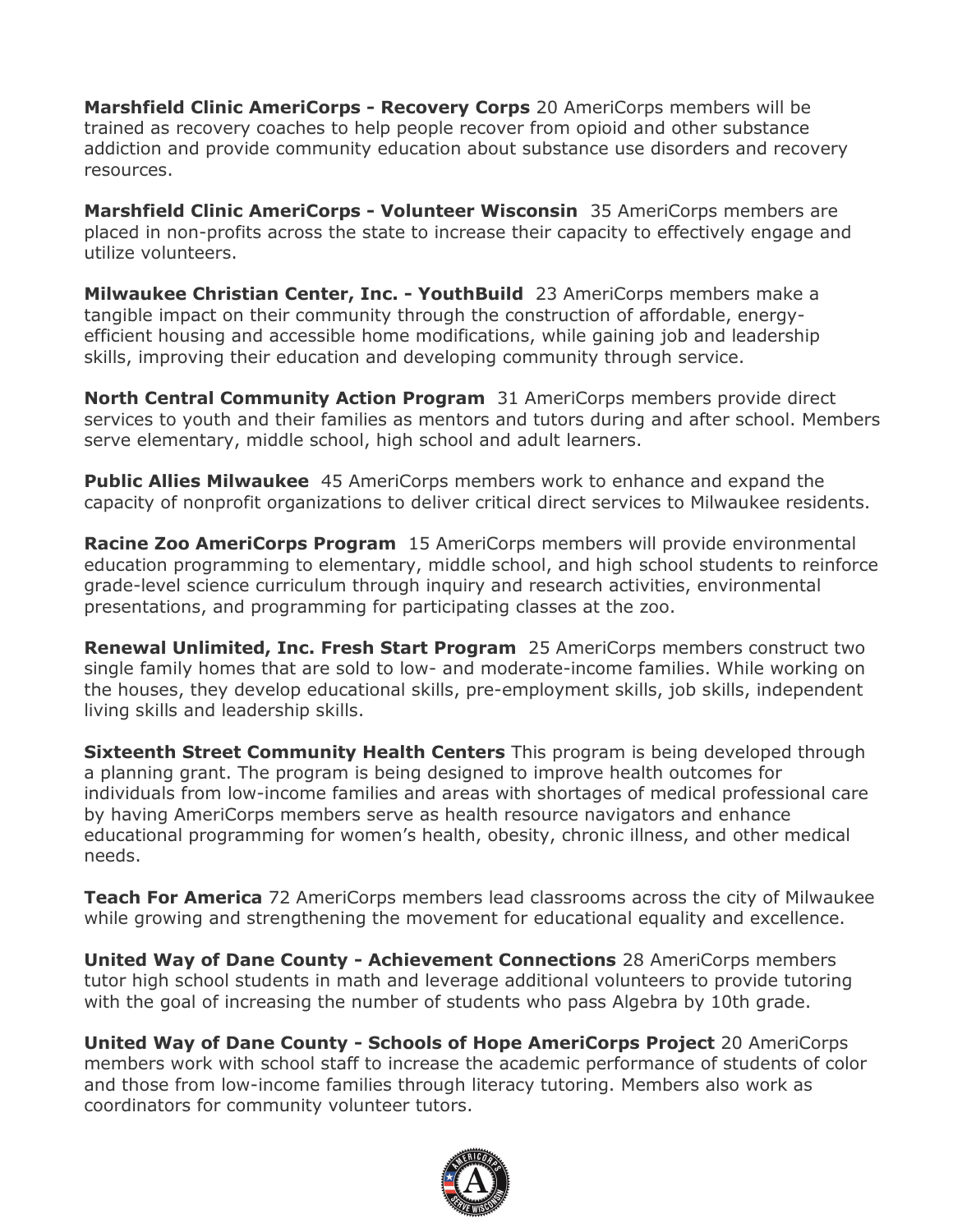**United Way Fox Cities - LiveWell Fox Valley** 15 AmeriCorps members will deliver Health Education sessions and programming, with a focus on physical activity and/or healthy eating, as part of a multi-dimensional approach towards obesity prevention in Calumet, Outagamie, and Winnebago counties.

**United Way of Racine County** This program is being developed through a planning grant. The program is being designed to support students in predominately low-income elementary community schools where AmeriCorps members will support programming to reduce chronic absenteeism and foster social emotional and academic growth, including an expansion in the availability of afterschool programs available to students and families.

**UW-Eau Claire - Blugold Beginnings** 54 AmeriCorps members will engage youth in science, technology, engineering, and math (STEM) through robotics and coding afterschool clubs, STEM day and overnight camps, tutoring and mentoring in northwestern Wisconsin.

**UW-Eau Claire - ECLIPSE** 45 AmeriCorps members provide one-on-one interventions to 3-5 year old children who are at risk and/or from low income families in order to help them grow in the areas of language, literacy, social interaction and initiative skills.

**Western Dairyland EOC, Inc. - Chippewa Fresh Start YouthBuild** 48 AmeriCorps members construct new homes for income-eligible families in the local community while working on achieving high school diplomas/HSEDs, developing career goals, improving selfesteem and alleviating barriers to economic self-sufficiency.

**Wisconsin Association for Homeless and Runaway Services** 37 AmeriCorps members provide street outreach services to homeless youth and respond to referrals from police departments, schools and other youth-serving agencies.

**Wisconsin Department of Public Instruction Farm to School** 25 AmeriCorps members leverage community volunteers to implement farm to school strategies in a variety of highneed Wisconsin communities to provide students healthy local foods.

**Wisconsin Primary Health Care Association Wisconsin HealthCorps** 24 AmeriCorps members are placed in community health centers, public health departments and health focused non-profits in order to serve as patient navigators, health educators and community outreach specialists.

**WisCorps** 47 AmeriCorps members will complete high priority conservation projects across the state of Wisconsin. Members will be responsible for improving public land, planting trees, establishing firebreaks at homes, establishing or maintaining trails, installing or restoring rain gardens, and engaging individuals in environmental education programs.

AmeriCorps' unique model means the Wisconsin AmeriCorps programs will leverage an additional \$5.9 million from the private sector, foundations, and other sources - further increasing the return on the federal investment for Wisconsin communities.